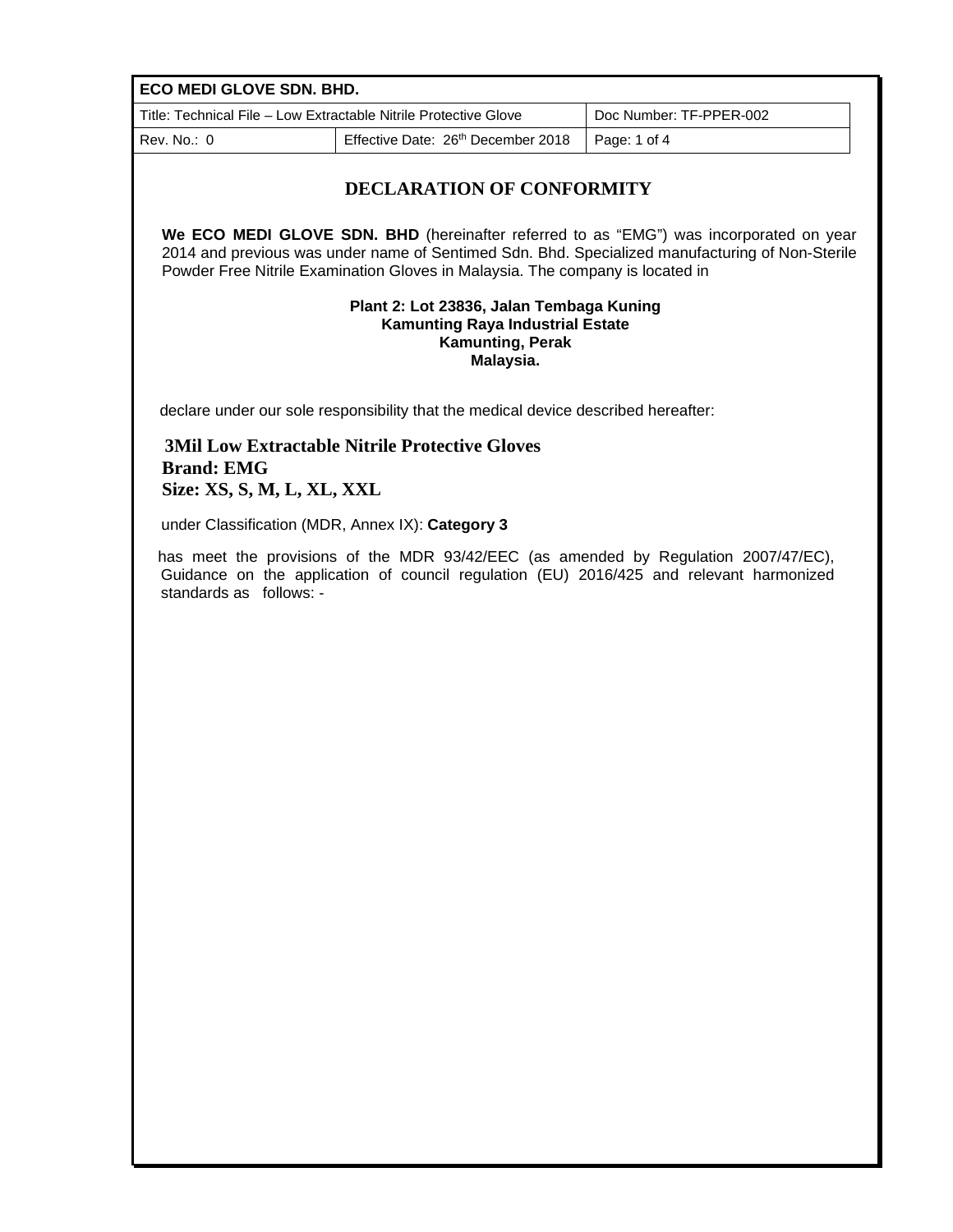**ECO MEDI GLOVE SDN. BHD.**

| Title: Technical File – Low Extractable Nitrile Protective Glove |                                    | Doc Number: TF-PPER-002 |
|------------------------------------------------------------------|------------------------------------|-------------------------|
| Rev. No.: 0                                                      | Effective Date: 26th December 2018 | Page: 2 of 4            |

| <b>Medical Devices- Quality management systems - Requirements</b><br>for regulatory purposes                                                     |  |
|--------------------------------------------------------------------------------------------------------------------------------------------------|--|
| Medical devices- Application of risk management to medical<br>devices                                                                            |  |
| Biological evaluation of medical devices - Part 10: Tests for<br>irritation and delayed-type hypersensitivity                                    |  |
| Medical devices $-$ Symbols to be used with medical device<br>labels, labelling and information to be supplied - Part 1: General<br>requirements |  |
| Guidance on the application of council directive                                                                                                 |  |
| Determination of resistance of water leak and air leak.                                                                                          |  |
| <b>Requirements and Testing for Freedom from Holes</b>                                                                                           |  |
| <b>Requirements and Testing for Physical Properties</b>                                                                                          |  |
| Medical Gloves for Single Use - Part 3 : Requirements and<br><b>Testing for Biological Evaluation</b>                                            |  |
| <b>Standard Test Method for Detection of Holes in Medical Gloves</b>                                                                             |  |
| Standard Test Method for Analysis of Protein in Natural Rubber<br>and its Products using the Modified Lowry Method                               |  |
| Standard Test Method for Vulcanized Rubber and Thermoplastic<br><b>Elastomers - Tension</b>                                                      |  |
| Permeation of liquid chemical through a protective<br>clothing material                                                                          |  |
| Determination of the abrasion resistance on Martindale<br>with emery paper                                                                       |  |
| Determination of blade cut resistance                                                                                                            |  |
| Determination of tearing resistance-glove                                                                                                        |  |
| Determination of the puncture resistance                                                                                                         |  |
| Arylamines coming from prohibited azo dyes in textiles                                                                                           |  |
|                                                                                                                                                  |  |

Following the provisions in conformity assessment procedure listed in Annex II and VII of Medical Device Regulation 93/42/EEC (as amended by Regulation 2007/47/EC). This declaration is supported by the Quality System certification based on the harmonized standard **ISO 13485:2003**, Quality System Certificate with reference number **49711** with the certification are issue on 14th May 2015 and delivered by accreditation body with the certification No 015 held by NQA with the registered office at 20-22 Beadford Row,London,WCIR 4JS

The European Authorised Representative, Obelis S.A. is located at Boulevard Général Wahis 53, 1030 Brussels, Belgium.

Notify Body: SGS (0120) Address: Unit 202B Worle Parkway, Weston-Super-Mare, BS22 6WA UK

All supporting documentations are retained at the premises of the manufacturer.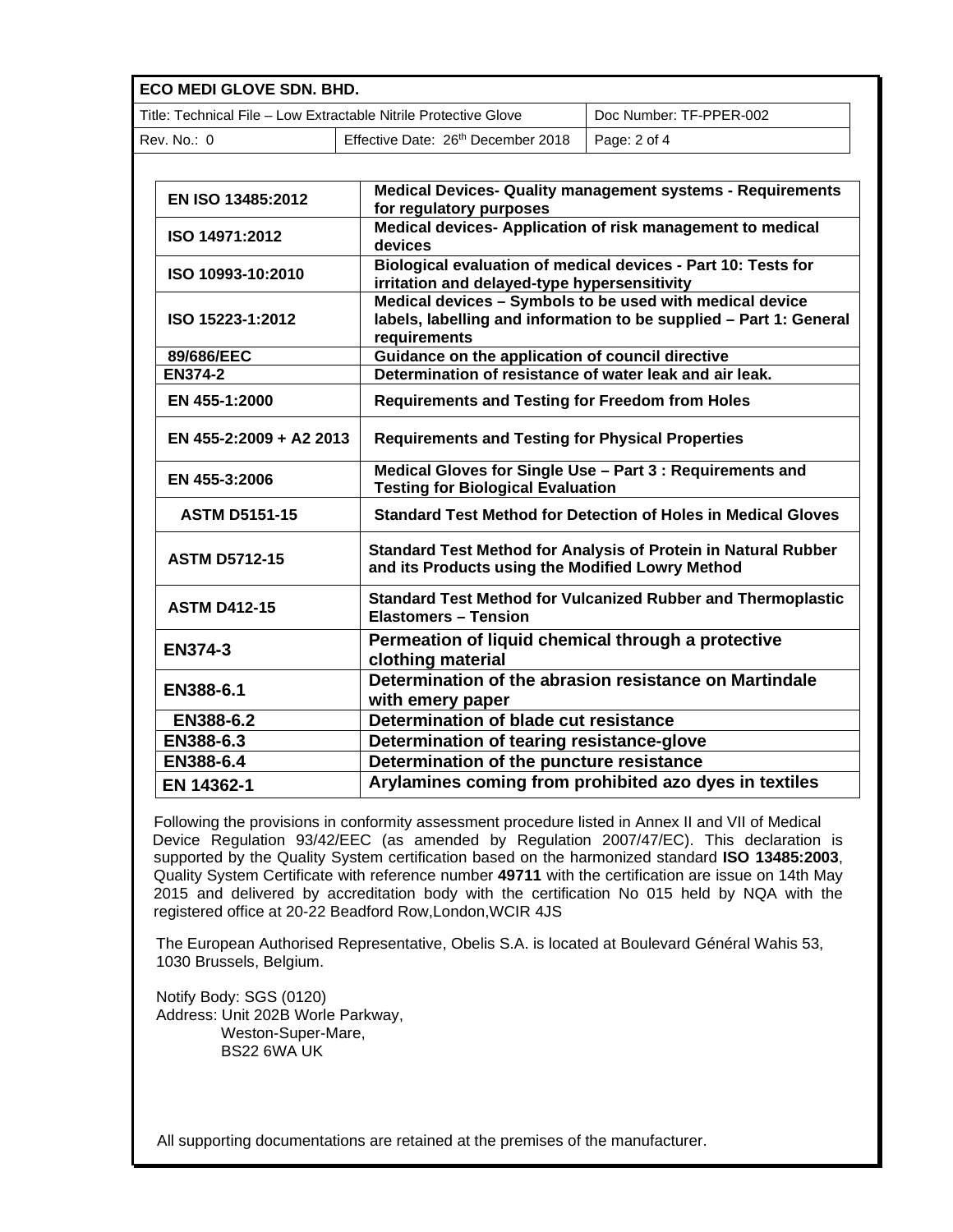| ECO MEDI GLOVE SDN. BHD.                                         |                                    |                         |
|------------------------------------------------------------------|------------------------------------|-------------------------|
| Title: Technical File - Low Extractable Nitrile Protective Glove |                                    | Doc Number: TF-PPER-002 |
| Rev. No.: 0                                                      | Effective Date: 26th December 2018 | Page: 3 of 4            |
|                                                                  |                                    |                         |
|                                                                  |                                    |                         |
|                                                                  |                                    |                         |
|                                                                  |                                    |                         |
|                                                                  |                                    |                         |
|                                                                  |                                    |                         |
| Executive Director (ED)                                          |                                    |                         |
|                                                                  |                                    |                         |
|                                                                  |                                    |                         |
| Date: 26th December 2018                                         |                                    |                         |
| ECO MEDI GLOVE SDN. BHD.                                         |                                    |                         |
|                                                                  |                                    |                         |
|                                                                  |                                    |                         |
|                                                                  |                                    |                         |
|                                                                  |                                    |                         |
|                                                                  |                                    |                         |
|                                                                  |                                    |                         |
|                                                                  |                                    |                         |
|                                                                  |                                    |                         |
|                                                                  |                                    |                         |
|                                                                  |                                    |                         |
|                                                                  |                                    |                         |
|                                                                  |                                    |                         |
|                                                                  |                                    |                         |
|                                                                  |                                    |                         |
|                                                                  |                                    |                         |
|                                                                  |                                    |                         |
|                                                                  |                                    |                         |
|                                                                  |                                    |                         |
|                                                                  |                                    |                         |
|                                                                  |                                    |                         |
|                                                                  |                                    |                         |
|                                                                  |                                    |                         |
|                                                                  |                                    |                         |
|                                                                  |                                    |                         |
|                                                                  |                                    |                         |
|                                                                  |                                    |                         |